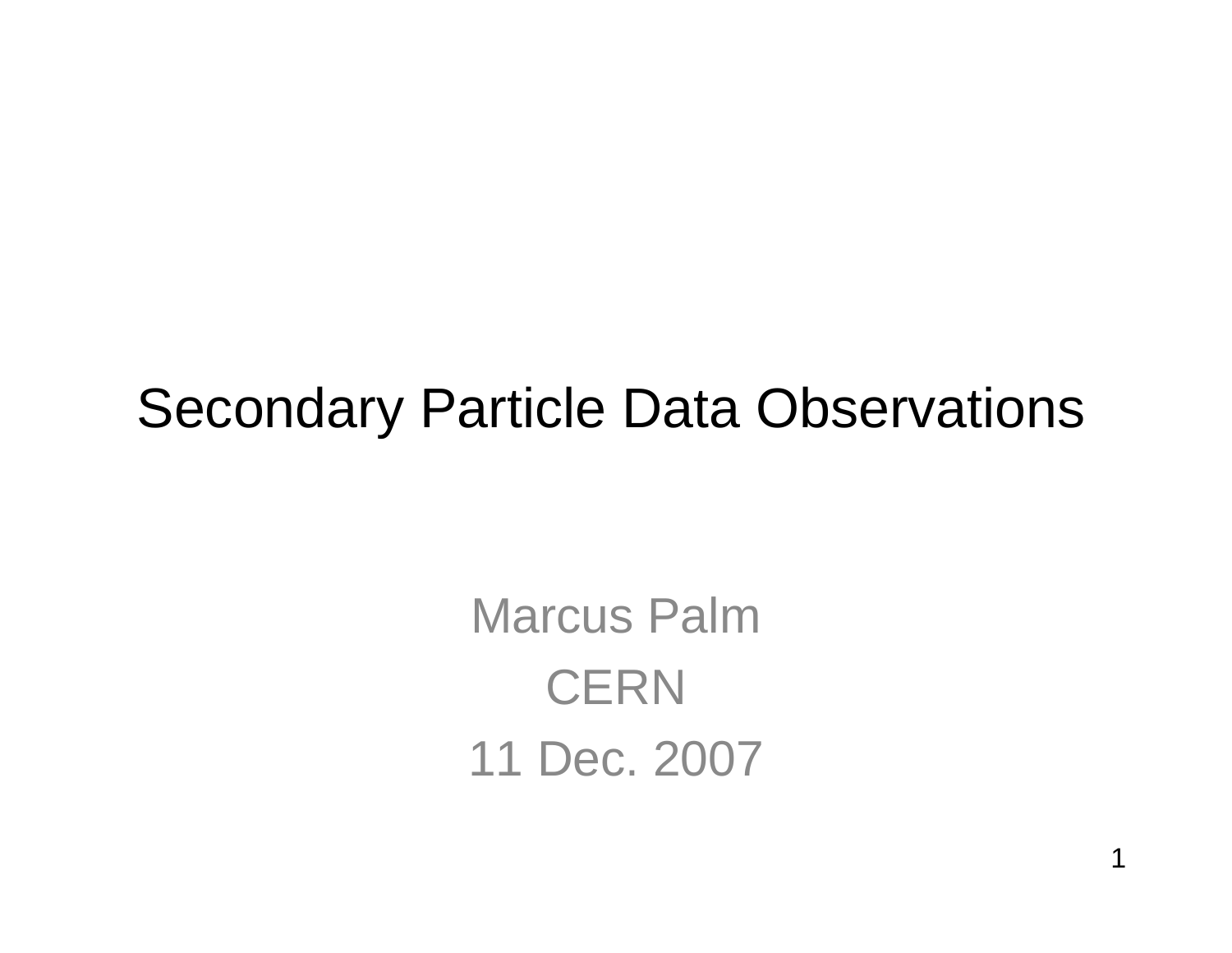### Signal integral vs. number of bunches

Normalized integral in scan valley. No target.



- • Plots:
	- Signal/proton vs. number of bunches (normalized to a 1 bunch run)
	- All runs in "scan valley":
		- $\bullet$ Hor pos: [-18, -11]
		- •Vert pos: [-8, 0]
	- No probe
	- 14 GeV/c



- • Target out: More signal/proton with increasing number of bunches
- • Not observed with target in
- • (Same conclusions for 24 GeV/c…)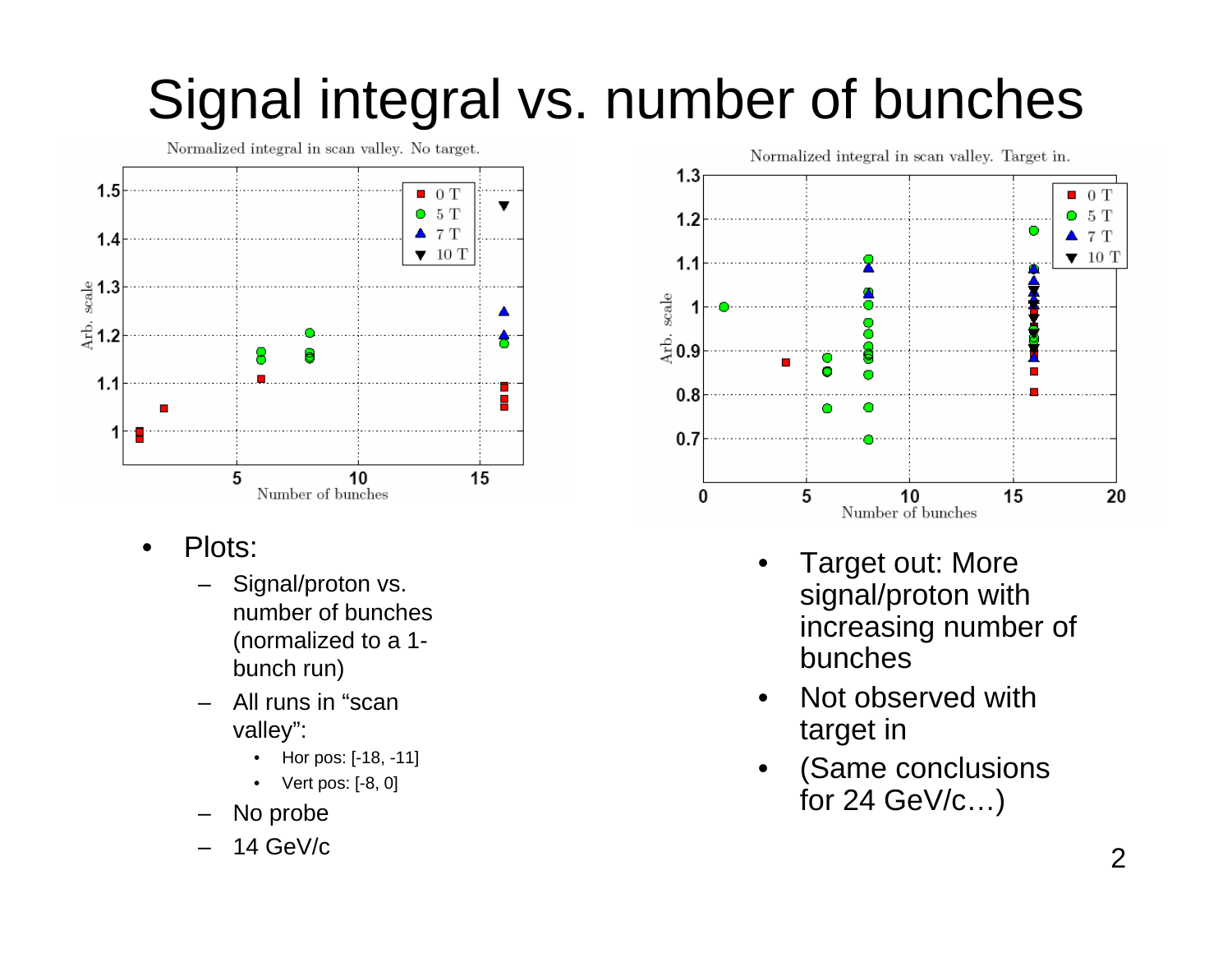# Linearity, target out, 14 GeV/c



 $\bullet$ 14 GeV/c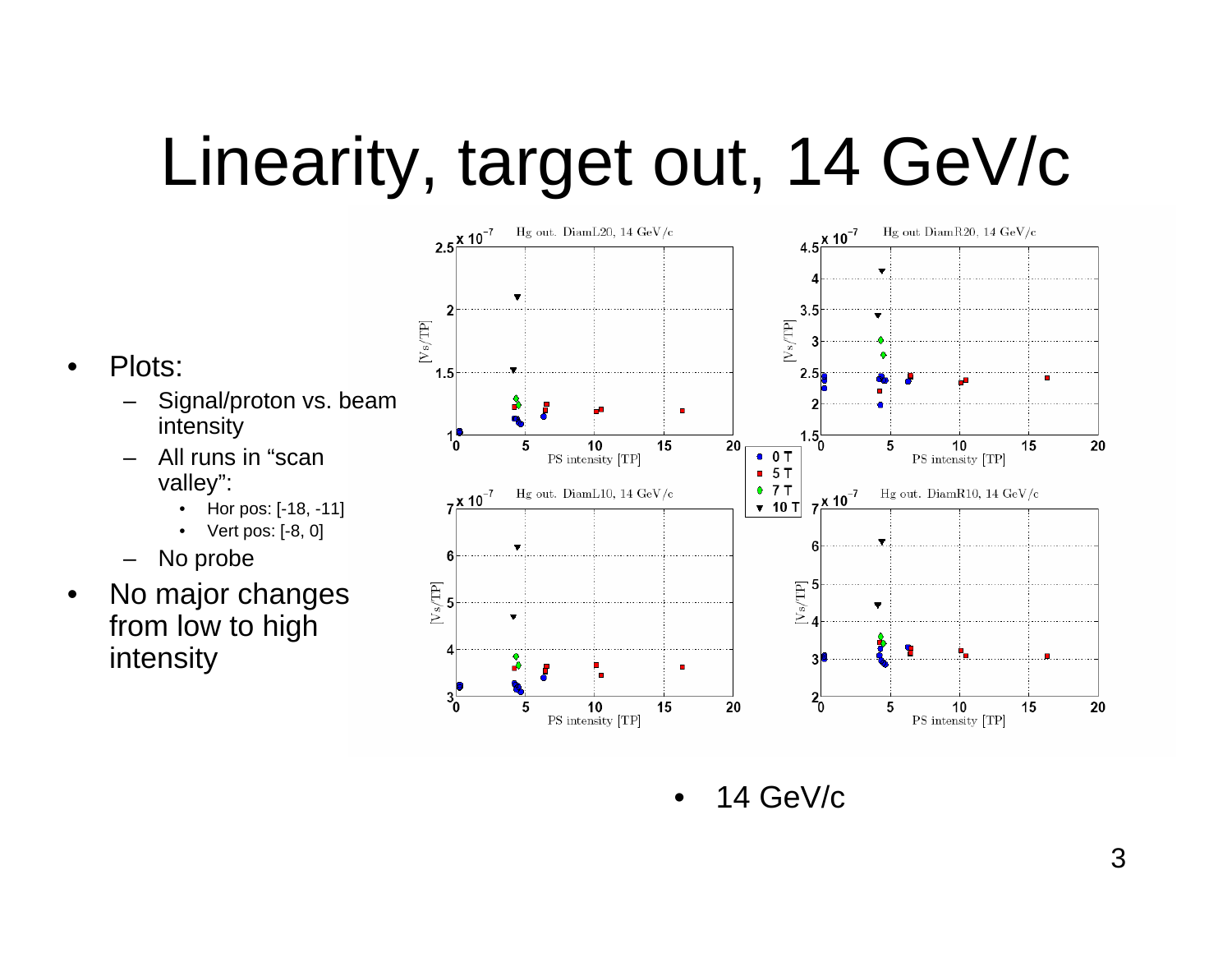# Linearity, target in

### •Plots:

- – Integration of total signal vs. beam intensity
- – All runs in "scan valley":
	- •Hor pos: [-18, -11]
	- Vert pos: [-8, 0]
- –No probe
- •Decreasing trend

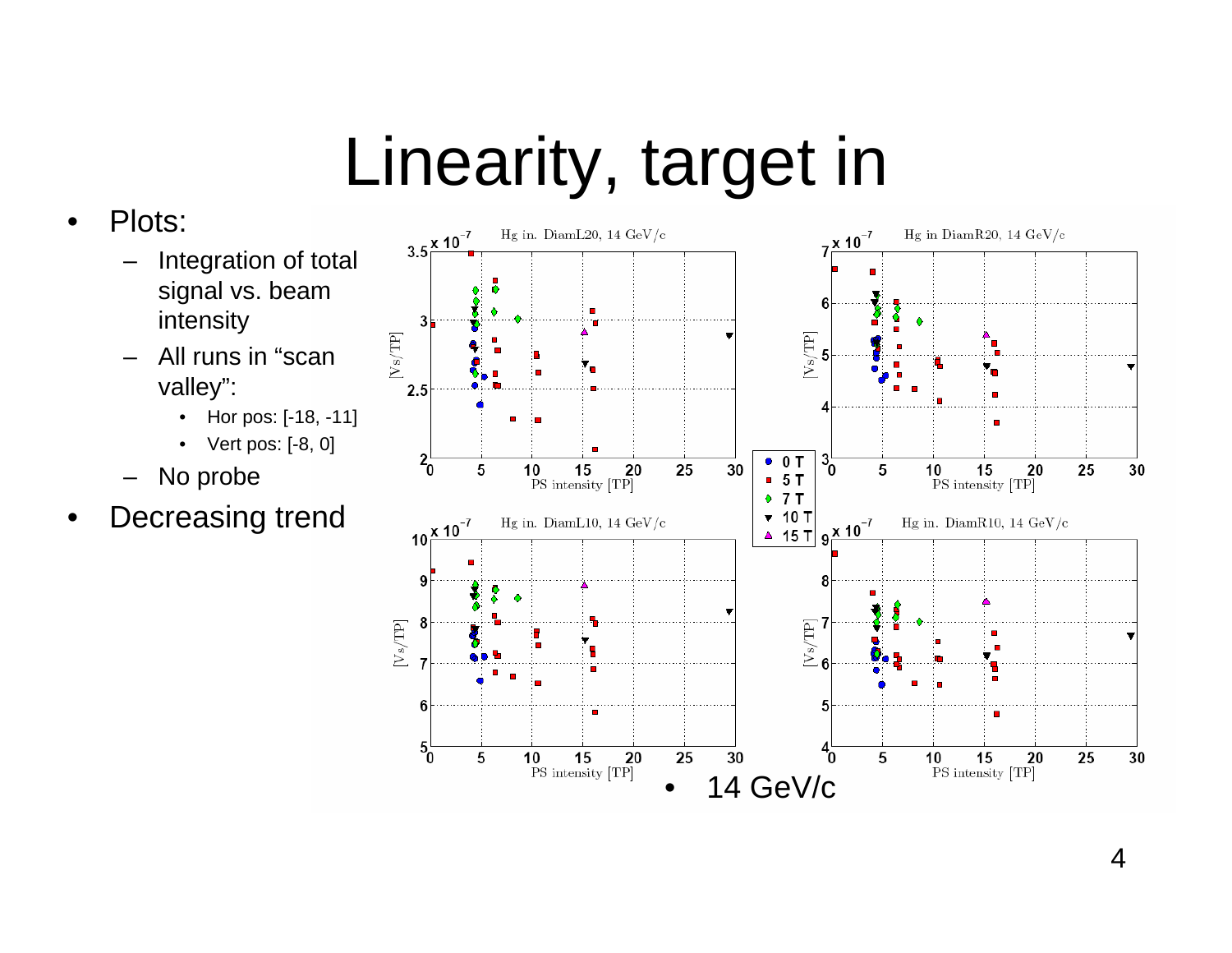## Linearity, target in



•24 GeV/c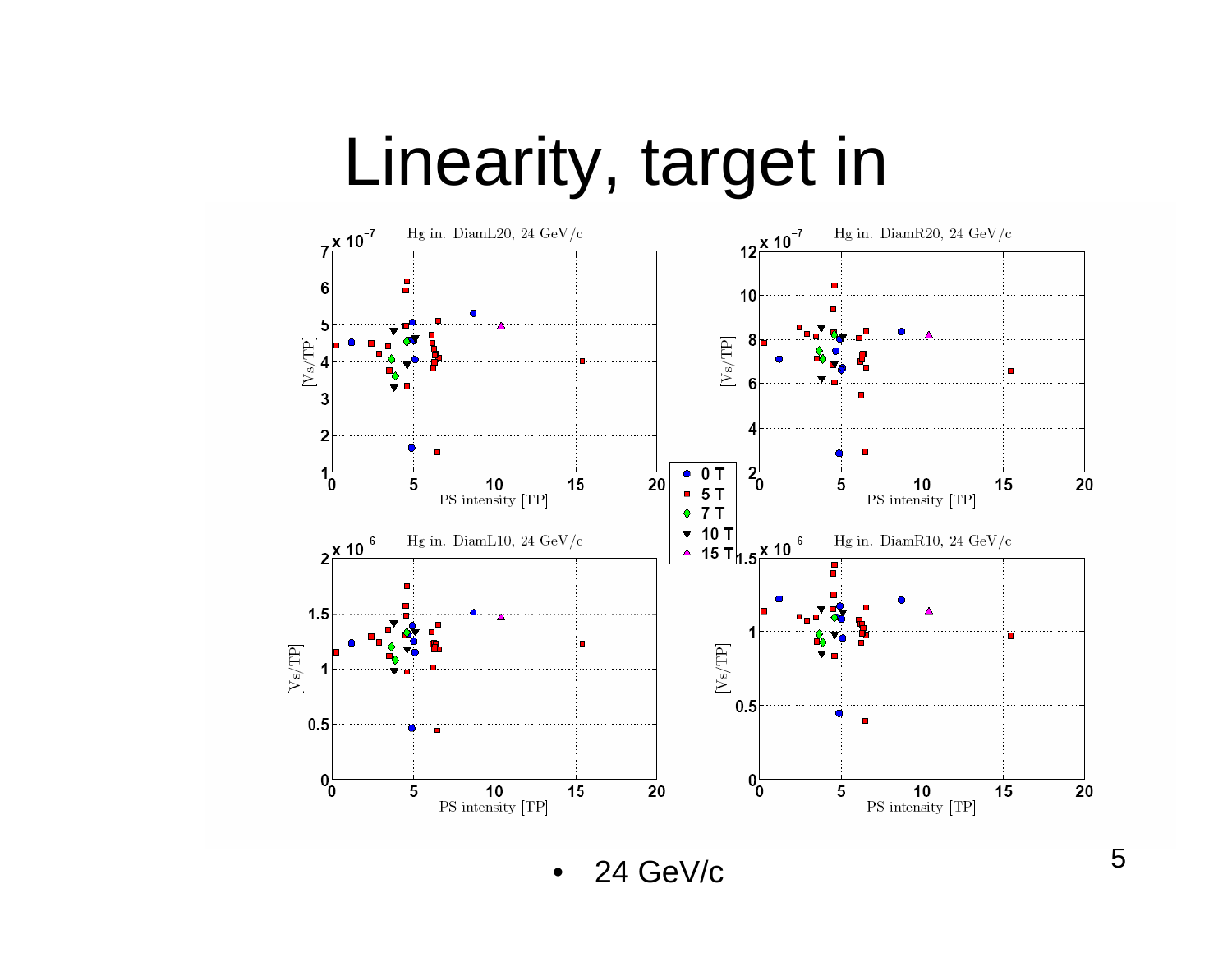## Signal/proton

- • No dump in the FLUKA simulations
	- $\bullet$  Very good agreement between MARS and FLUKA for the dumpinsensitive detector at -20 degrees.
	- • MERIT results a bit puzzling…

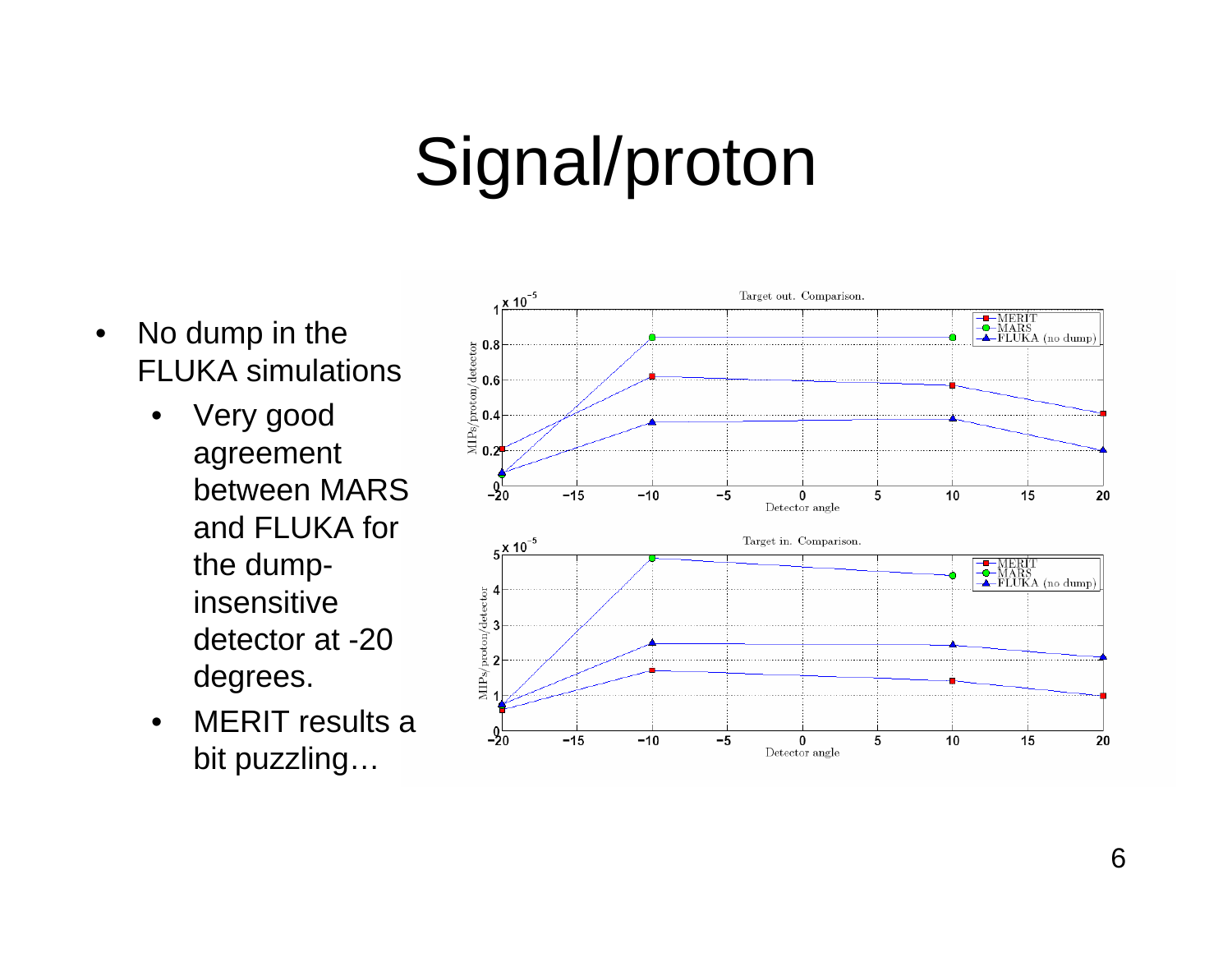## Target in/target out ratio



7